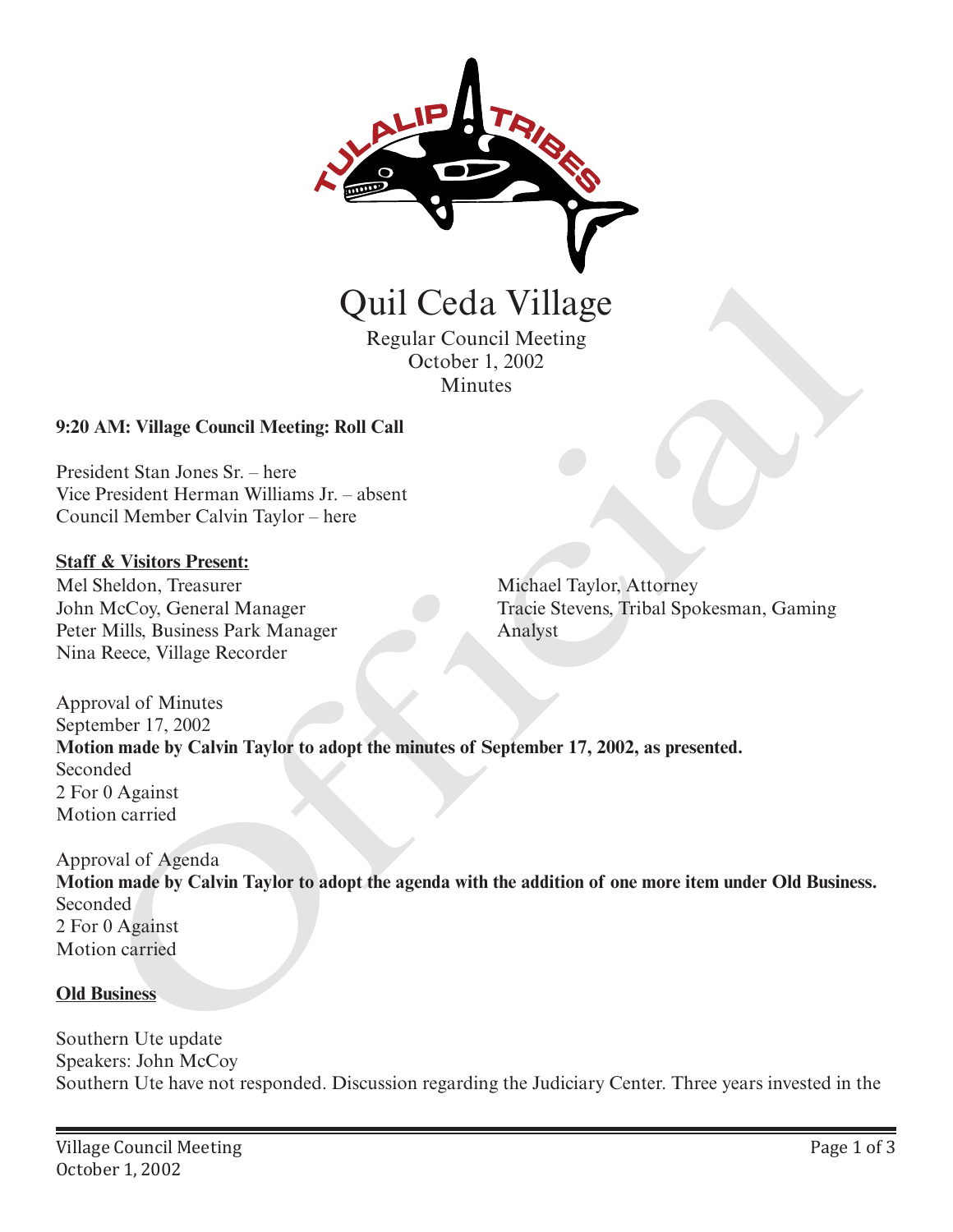discussion process. Funding may not be available for this type of project at this time. Consider putting this project on the back burner. QCV may have some very useful avenues to pursue. General Manager should send a letter to Southern Ute from Village regarding their anticipated future participation. Sewer and water to the site may be an issue to consider.

City of Marysville

A) Post Office Letter requesting Post Office designation for Quil Ceda Village has been forwarded on by Congressman Rick Larsen's Office. Exploring how to operate the Post Office.

B) 116th Street Speakers: John McCoy, Calvin Taylor, Peter Mills, Mel Sheldon

City of Marysville came to meeting regarding 116th Street. Snohomish County was absent. A representative called to apologize. Discussion about location of frontage road. A new road extending 27th Avenue would make large tract of land available for development close to I-5. Next meeting set for October 10, 2002 @ 10:00 a.m. From here on transportation meeting will be the last Thursday at 10:00 a.m.

Budget A) Income & Expense Statement Speakers: Mel Sheldon, John McCoy, Cal Taylor, Peter Mills, Stan Jones, Michael Taylor

2003 budget does not include Police and Fire. This is due to lack of income. John will meet with Chief Jay Goss regarding future needs as it pertains to Quil Ceda Village. Using a private security firm is just as expensive as police protection. Attorney is working on a Tax Code Ordinance. This will help the Tribes bring in additional taxes for essential government services such as fire, police, roads, etc. Our tribal police must come here. They need to use the resources on hand to provide services here. A private security firm could provide more tribal employment. Explore the possibility of a Quil Ceda Village security force and look into training. The casino has a trained security team. When they move to the Village, a joint venture could be considered. A call center could be established. Expenses could be delegated to the departments utilizing its services. gressman Kick Larsen's Omea. Exploring now to operate the lost Omea.<br>
Iofi Strett<br>
doin Strett<br>
Sterst John McCoy, Calvin Taylor, Peter Mills, Mel Sheldon<br>
of Maryswille came to meeting regarding 116th Street. Snohomish Co

Village General Manager Signing Authority Speakers: John McCoy

50K is reasonable. This is consistent with the casino General Manager. Larger items will still need to come before the Village Council for approval. General Manager will bring back a resolution for approval at the next council meeting.

Over Flow parking at the Quil Ceda Village Speakers: John McCoy

When the Credit Union parking is done, a proposal to extend the Quil Ceda Village parking lot will be presented.